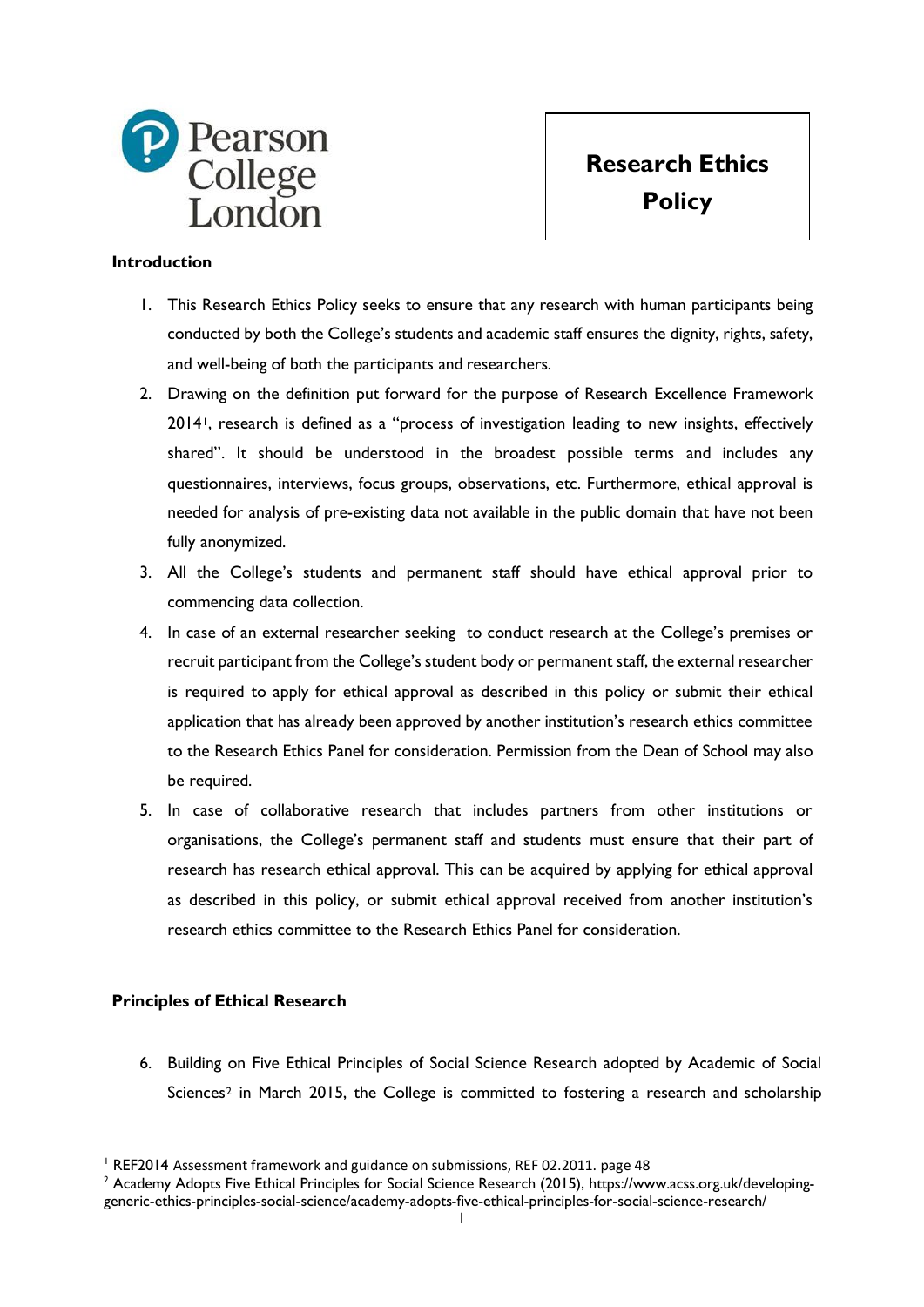environment that is inclusive of different interests, values, methods and perspectives and aims to maximise benefits for individual and society whilst minimising risk and harm.

- 7. When conducting research or disseminating their research, staff and students should be mindful about their social responsibilities and respect the privacy, autonomy, diversity, values and dignity of individuals, groups and communities. All research should be conducted with integrity and transparency whilst employing the most appropriate methods for the research purpose.
- 8. The principles of ethical research should underpin all stages of research inquiry from the selection of research methods and the recruitment of participants to analysis of data and reporting and dissemination of research findings.
- 9. Central elements of ethical research are informed consent, confidentiality and/or anonymity, voluntary participation and minimisation of harm to the research participants and others involved, alongside maximisation of benefits.
- 10. To ensure voluntary participation and informed consent researchers must inform participants of the following:
	- The objectives of the research the purpose, nature and scope
	- What is involved in the participation (what kind of questions will be asked and how much time will it take);
	- The possible risks and benefits to the participants, if any;
	- How the information will be used from analysis to dissemination (e.g. in a publication; in coursework);
	- The degree of anonymity that can be provided to participants and explicit information on mitigation where anonymity cannot be guaranteed (e.g. anonymous reporting; fictionalised personal characteristics; non-disclosure agreements; confidentiality. See paragraph 13);
	- How to withdraw from the study and request removal of data;
	- Who will have access to the data and how it will be stored;
	- When data will be deleted when it is no longer needed.
- 11. This information should be provided either in a written information sheet, or in an email, and reiterated orally to participants at the start of data collection .
- 12. As a default, participants should be offered anonymity and/or confidentiality to ensure both the objectiveness of the study and safety of participants.
- 13. Where there is a possibility of identification by association or inference, this should be communicated to intended participants. All reasonable precautions to avoid identification by association or inference should be taken. This might include fictionalisation (e.g. changing any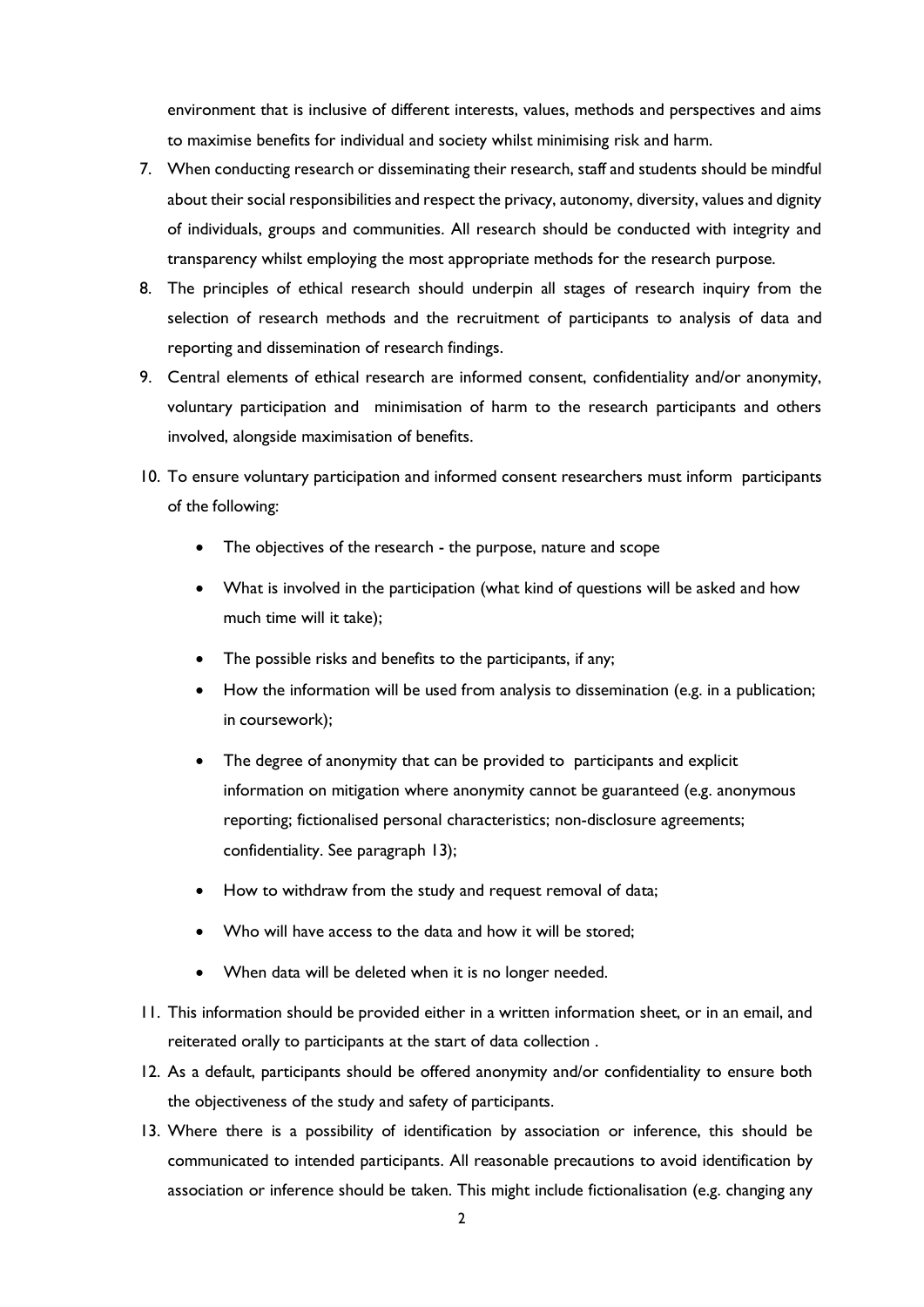identifiable features or information) or removal of identifiable features from data sections that are published or disseminated. To ensure that the research is conducted with integrity and transparency, all precautions taken to avoid identification should be clearly stated in the information sheet to participants and, importantly, when the research results are reported.

- 14. Research where the participants cannot be informed about the nature of the study prior to participating (either because the study requires elements of deception or consists in covert observation) counts as high-risk and must be considered and approved by the Research Ethics Panel.
- 15. Anonymity entails obligations not only for how the information provided by the participant is used in the research but also for how the secure storage of raw data and contact details is ensured.
- 16. All data must be handled in accordance with General Data Protection Regulation (GDPR).

### **Types of Ethical Research Applications**

- 17. Pearson College distinguishes between two types of research ethics applications based on the risk the study poses to participants and researchers – low-risk and high-risk
- 18. Research is considered *low risk* if the following conditions are met:
	- i.The data (including an audio recorded conversation) is completely anonymous with no personal information being collected (apart from name, and a record of consent);
	- ii.The data is not considered to be sensitive or confidential in nature;
	- iii. The issues being researched are not likely to upset or disturb participants;

iv.Vulnerable or dependant groups are not included;

v.There is no risk of possible disclosures or reporting obligations.

- 19. Research involving interviews with participants on subjects deemed to be fully within their personal and/ or professional competence is considered low risk if the five conditions listed in paragraph 18 are also met.
- 20. Any research is considered *high risk* if any of the following applies:
- i. Participants are under 16 years old;
- ii. Project involves participants who are vulnerable;
- iii. Participants will participate without their prior consent;
- iv. Study includes discussing personally sensitive subjects;
- v. There is a risk that due to nature of the study, the participants could disclose any illegal or harmful activity;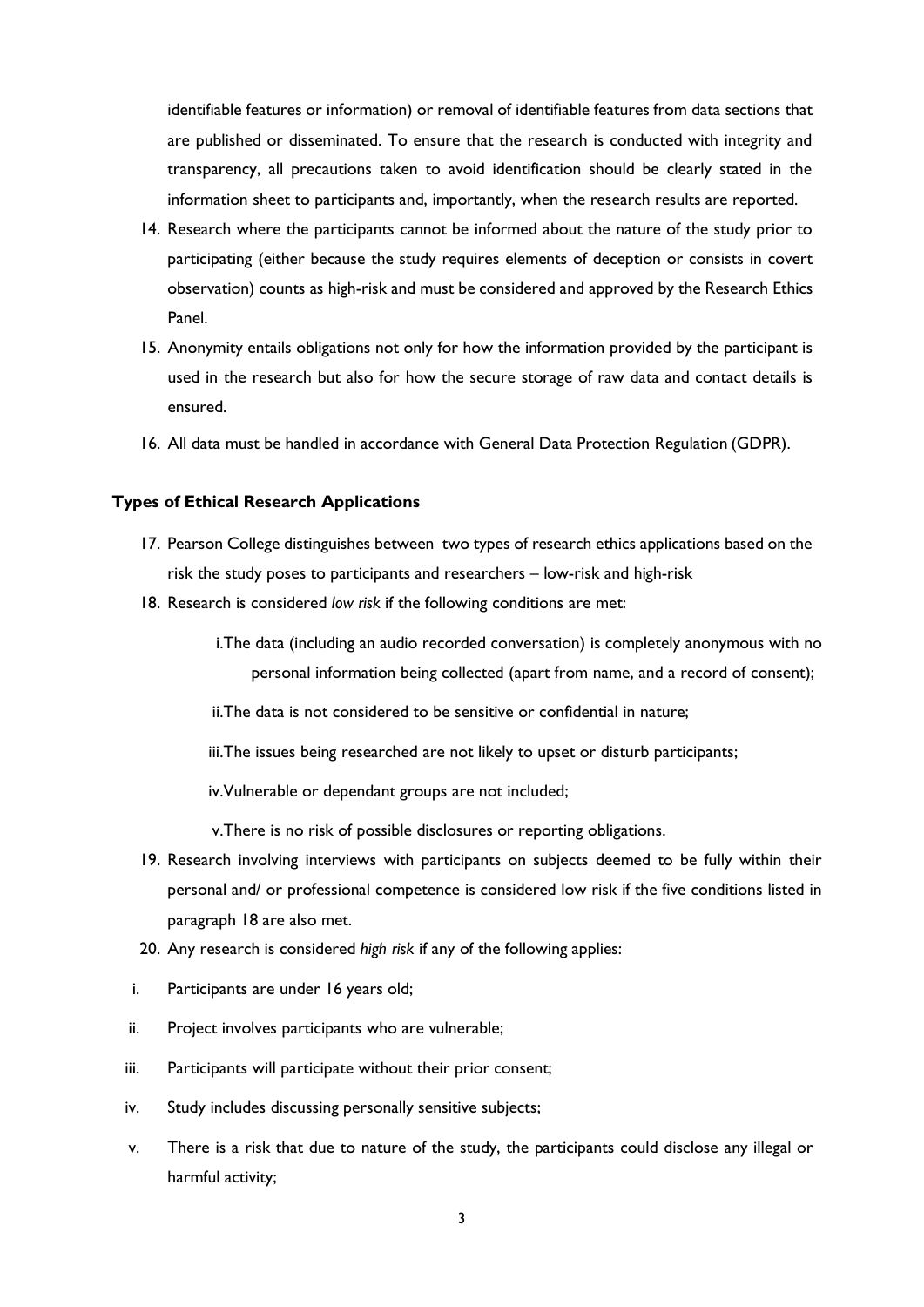- vi. The study could induce psychological stress or anxiety on participants;
- vii. Project is institutional, regardless of risk level (See Paragraph 25);
	- 21. Students and staff should use the Research Ethics Approval Checklist Tool to determine whether their research is low risk or high risk.
	- 22. Students should discuss their research plans and risk assessment with their tutor. More complex cases where the risk-level is not immediately clear should be submitted to the Research Ethics Panel for consideration.
	- 23. In the case of high-risk research, the risks should be measured against the possible benefits of research for individual and society; and all reasonable precautions should be taken to minimise the anticipated risk and harm. This is done through a risk assessment in which both the anticipated risk and harm and possible the benefits for individuals and society are assessed and addressed.

### **Research Ethics Approval Process**

- 24. As provided in Paragraph 17 above, depending on the risk the study poses to participants and researchers, there are two routes for ethics approval: low-risk research ethics applications and high-risk ethics application. Low-risk ethics applications are, normally, assessed within the School whereas high-risk research ethics applications require approval by the Research Ethics Panel. For further information on the Research Ethics Panel assessment consult Research Ethics Panel Terms of Reference Appendix 1: Research Ethics Panel checklist for applications.
- 25. The exception to this rule are research inquiries that are conducted at the College level. All researcher conducted at the College level should be submitted to the Research Ethics Panel for consideration regardless the risk level.
- 26. Retrospective approval is not possible for any research. Ethical approval is needed beforethe start of data collection.
- 27. Any research as specified in paragraph 2 that is conducted without ethical approval will be treated as a major academic or research misconduct. The College will take no responsibility for such research and the student or member of staff could be subject to disciplinary proceedings.
- 28. If, after receiving approval, the research design changes substantially in a way that new ethical considerations arise, a new risk assessment as described in paragraph 21 is required, and a new application should be submitted either to Dean or Deputy Dean or the Research Ethics Panel, as appropriate to the perceived level of risk. The application should include the initial approval, a detailed explanation of how the research design has changed, and how the new ethical considerations are to be addressed in the revised research.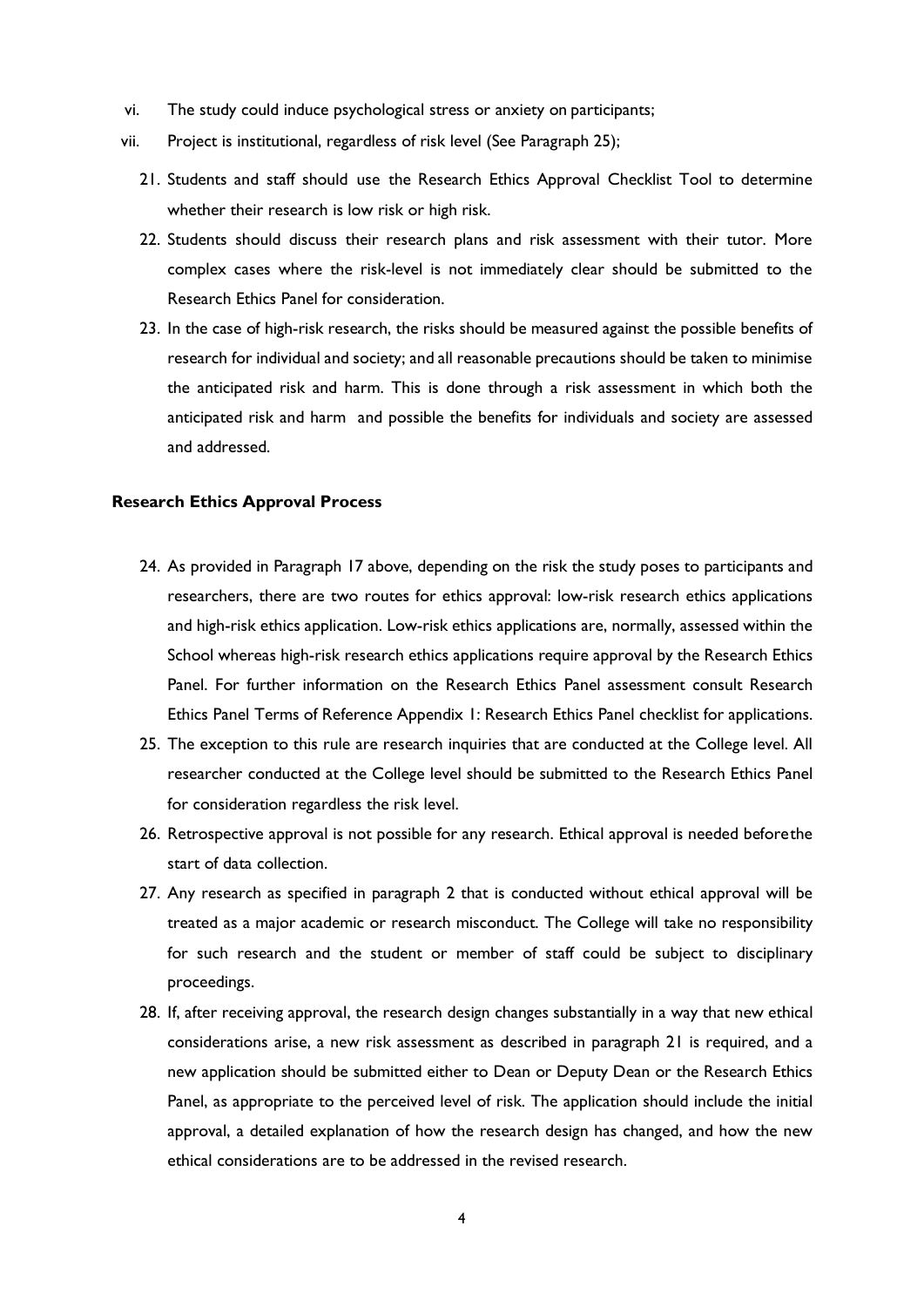#### **Student Applications**

- 29. Students studying at Levels 4, 5 and 6 are not, normally, permitted to conduct high-risk research. (See also Paragraphs 35 – 37 below).
- 30. All students who are conducting low-risk research are required to submit a Research Ethics Approval (Low Risk) form along with any other appropriate documentation to their module tutor, as instructed. The Research Ethics Approval Forms can be downloaded from the Pearson College Online Learning Environment.
- 31. Students conducting high-risk research are required to submit a Research Ethics Approval form along with any other appropriate documentation to the Research Ethics Panel for their consideration prior to start of the research. The appropriate documentation is listed on the application form and includes the following; participation information sheets, consent forms, interview or focus group protocols, survey questions and any other materials given or distributed to intended participants. In all instances, students are advised to discuss their planned research with their subject tutor.
- 32. Ethical approval is also required for non-credit bearing research with human participants. Non-credit bearing research includes all research activities that are not part of a module or are done in addition to the required course work. Students conducting non-credit baring research are required to assess the risk level using use Research Ethics Approval Checklist Tool, as described in paragraph 21, to determine the appropriate research ethics application route. In the case of low-risk research, students are required to submit their Research Ethics Approval form along with any other appropriate documentation to their Module or Programme Leader for consideration. High-risk research applications along with any other appropriate documentation are submitted to the Research Ethics Panel for consideration.

### **Staff Applications**

- 33. Permanent staff conducting low-risk research are required to submit a Research Ethics Approval (Low Risk) form along with any other appropriate documentation to the Dean or Deputy Dean for approval. In case of institution-wide low-risk project, relevant documentation should be submitted to the Deputy Vice-Principal (Academic Affairs) for approval. .
- 34. Permanent staff conducting high-risk research are required to submit a Research Ethics Approval (High Risk) form along with any other appropriate documentation to the Research Ethics Panel for consideration and approval. The appropriate documentation is listed in the application form and includes the following: participation information sheets, consent forms,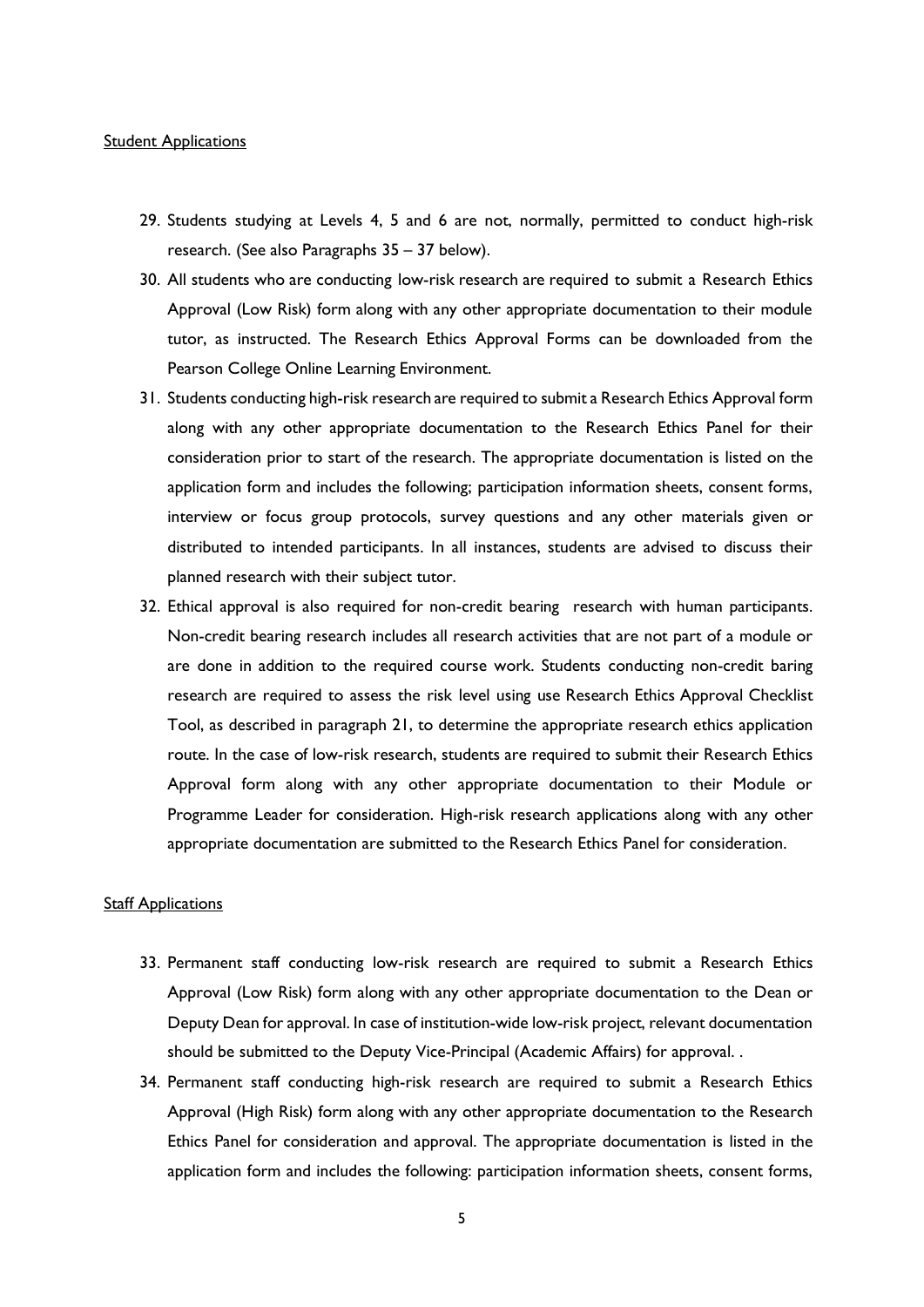interview or focus group protocols, survey questions and any other materials given or distributed to intended participants.

### **Ethical Clearance for Level 4, 5 and 6 Modules**

- 35. There are cases where Level 4, 5 and 6 modules include a research element, either for the purpose of students learning research techniques or for the purpose of producing a small-scale research. In these cases, module leaders must apply for ethical clearance.
- 36. For these modules (or groups of modules), module leaders must complete an Ethical Clearance for Level 4, 5 and 6 Modules form and submit it to the Research Ethics Panel before the start of the academic year. The purpose of this is to ensure that students at Level 4, 5 and 6 will not be conducting any high-risk research and all the assignments and assessments must reflect this.
- 37. The ethical clearance for Level 4, 5 and 6 modules is valid for six years. However, if a module underwent any major amendments, or minor amendments that affect assessments, a new ethical clearance form must be submitted for consideration.

### **Powers of Research Ethics Panel**

38. The Research Ethics Panel may:

- Approve the research ethics application.
- Approve with minor amendments. In this case, the application is essentially ethically sound, however, minor amendments are required before full approval (normally by Chair's action)
- Approve with major amendments. In this case, the research requires major amendments before it can be re-considered by the panel.
- Reject the research. The proposal is deemed unethical.
- Defer approval is cases where the REP could not reach a decision and needs to seek further advice from the Research Scholarship and Innovation Committee.
- Pause or require amendments to already approved research on account of changed circumstances.
- Approve ethical clearance for Level 4 and 5 modules.
- Scrutinise ethics applications approved by another institution's research ethics committee, and either confirm or require additional assurances.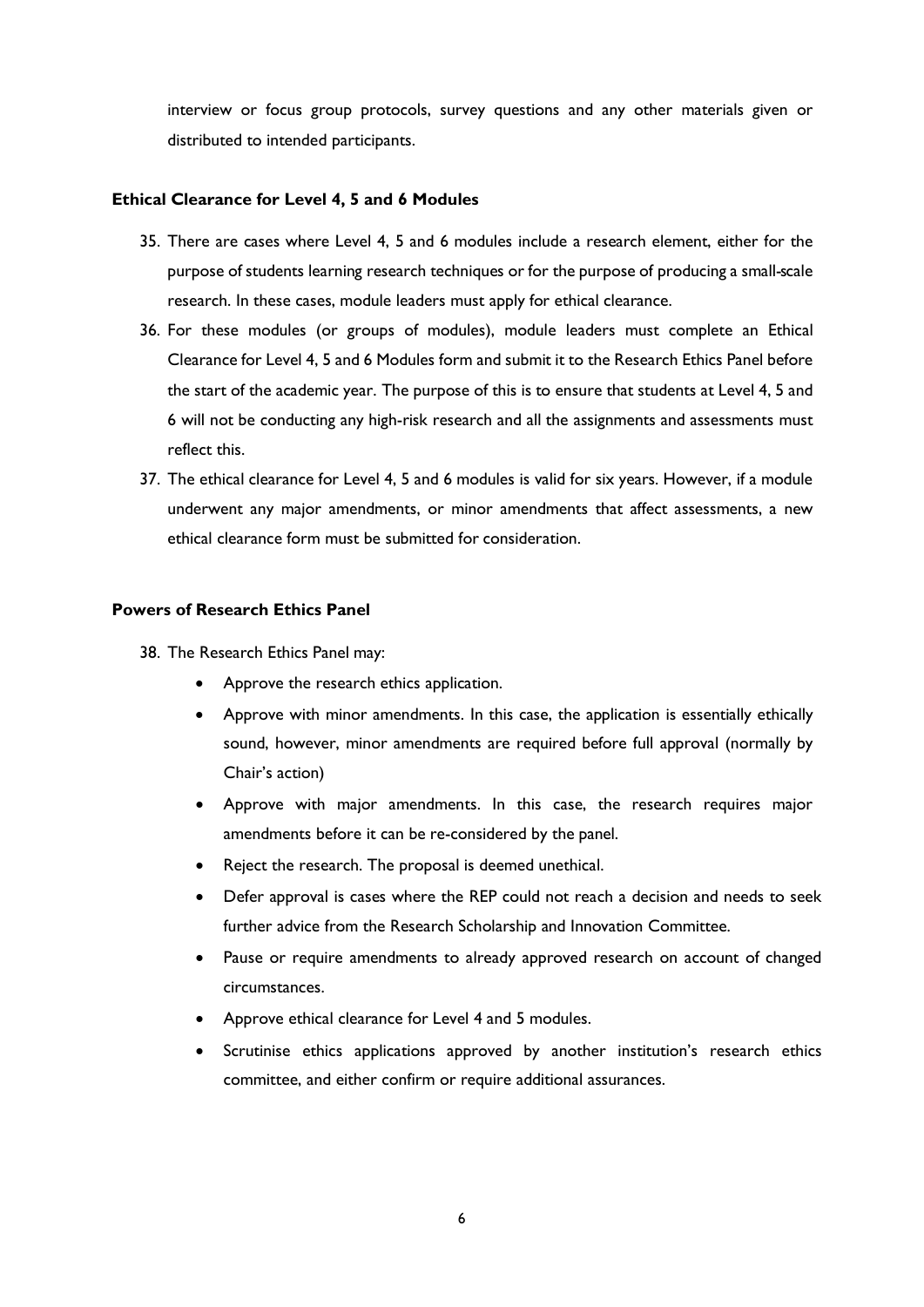# **Research Ethics Records**

- 39. Research Ethics records will be maintained by the Academic Quality Office.
- 40. Schools are required to submit low-risk approvals for record keeping to the Secretary of the Research Ethics Panel who shall be an Academic Quality Officer, appointed by the Deputy Vice-Principal (Academic Affairs).
- 41. Reports on research ethics approvals will be made to the Research Scholarship and Innovation Committee, which, in turn, will report annually to the Review and Enhancement Committee.